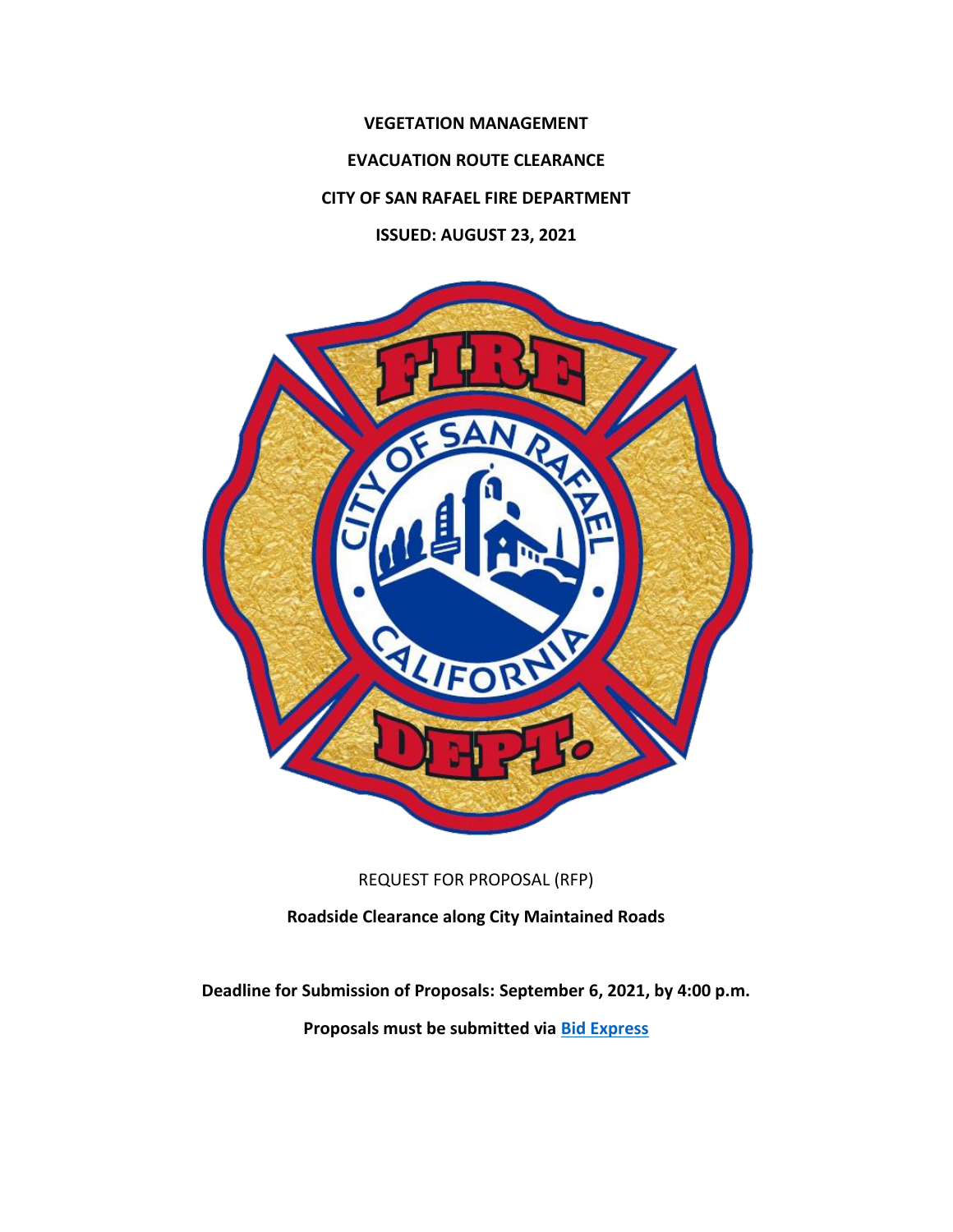# Table of Contents

| Α.           |
|--------------|
| <b>B.</b>    |
| $\mathsf{C}$ |
| D.           |
| Ε.           |
| F.           |
|              |
| А.           |
| <b>B.</b>    |
| C.           |
| D.           |
|              |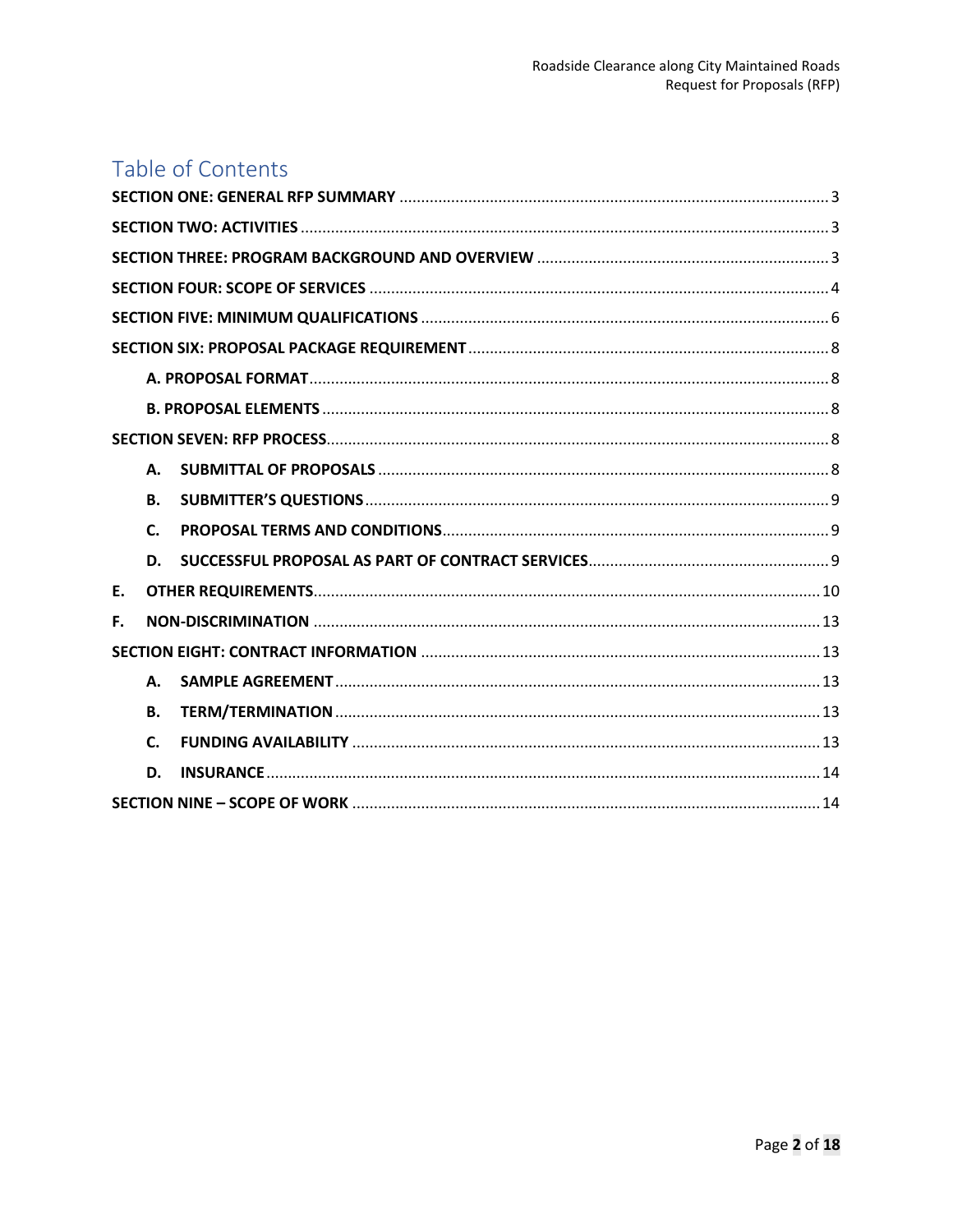## SECTION ONE: GENERAL RFP SUMMARY

<span id="page-2-0"></span>The City of San Rafael, through its Fire Department ("City"), is soliciting proposals from qualified and licensed tree service contractors, that are duly registered and licensed with either a C61-D49 or C27-D49 license in the State of California, to provide large-scale roadway fuel reduction and vegetation clearance services in the city right of way in the multiple neighborhoods within San Rafael. The roadways are part of the West End, Gerstle Park, Picnic Valley, Bret Harte, and Fairhills neighborhoods. Maps of specific portions of the roads in the beforementioned neighborhoods are appended and further discussed under Section Nine. The vegetation work will include work alongside and overhead of the roadway with a focus on limbing, thinning, and removing vegetation as outlined in Section Four. Said services must meet all applicable Federal, State and/or Local regulations. The City shall retain the lowest bidder for the Scope of Services (see Section Four). The City shall retain only one tree contractor for the Scope of Services. Interested businesses are invited to submit proposals in accordance with the requirements of this Request for Proposals (RFP). Proposals must be submitted via Bid Express (see Section Seven for instructions). The City will not accept any hard copies of the RFP.

# SECTION TWO: ACTIVITIES

<span id="page-2-1"></span>The proposed vegetation activities will occur weekdays, except holidays, from 8:00am to 5:00pm. This timeframe will conform with the appropriate noise ordinance (e.g., City of San Rafael Noise Ordinance § 8.13.050, Marin County Noise Ordinance § 6.70.030(5))4, which limits construction activities and other related work to Monday through Friday 7:00am to 6:00pm and Saturday from 9:00am to 5:00pm or 6:00pm, depending upon the ordinance. Work will progress along the roadway, limiting noise in any one location to a few hours. The type of noise is not uncommon in the built environment. Measures to minimize noise disruption to nearby neighbors and sensitive receptors will be implemented, as needed (NOI-1). Exceedances of local noise standards will not occur (given the short duration of noise generation in any one location and existing noise levels) and significant noise impacts will not occur.

## <span id="page-2-2"></span>SECTION THREE: PROGRAM BACKGROUND AND OVERVIEW

Marin County voters passed Measure C in 2020, which established a 17-member Joint Powers Authority, the MWPA, to fund and oversee proactive state-of-the-art wildfire prevention and preparedness efforts within the County. Members include several cities and towns, fire protection districts, and community service districts. The MWPA was formed to develop and implement a comprehensive wildfire prevention and emergency preparedness plan throughout almost all of Marin County. This project is a Core Project that is funded by and within the purview of the MWPA. Core Projects include those projects that focus on wildfire detection, notification, and evacuation; vegetation management and fire hazard reduction; grants management; and public education.

The purpose of the project is to improve the safety of San Rafael roadways for routine use, emergency access, and emergency evacuation throughout neighborhoods, particularly in the hillsides of the San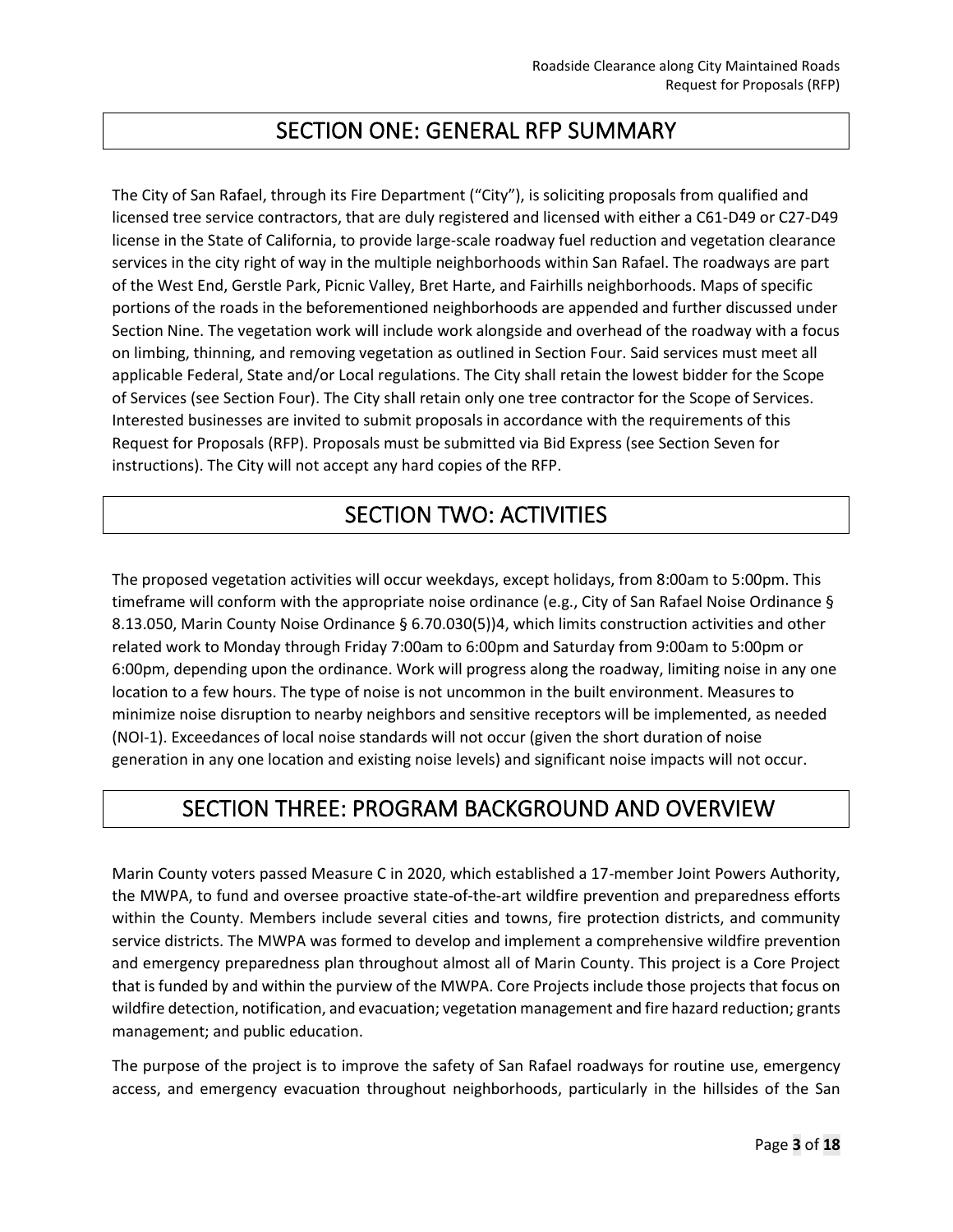Rafael Zone. Improving the vegetation clearance along the identified routes will ensure safer routine use through improved visibility and clearance while also improving evacuation for residents and better access for first responders and emergency vehicles. The project will also improve access by local fire departments, improve visibility, and reduce heat exposure for evacuating residents in the event of an approaching wildfire.

## SECTION FOUR: SCOPE OF SERVICES

<span id="page-3-0"></span>In order to improve evacuation routes, invasive, non-native, and fire-hazardous vegetation and accumulated dead biomass will be reduced along roads in priority hillside neighborhoods throughout the City of San Rafael. Work will focus on roadside vegetation up to 15 feet above the road surface and up to 10 feet from road edges. Clearing vegetation and lower-level tree limbs from these areas will improve emergency responder access, reduce the amount of heat that evacuating residents might be exposed to during a fire, improve visibility, and expand usable width of roadways on narrow hillside streets. No healthy, mature trees will be removed under this project. Trimmings and removed vegetation will be disposed of through chipping or composting at regional facilities. Work will be performed at appropriate times of the year in order to reduce the potential for biological impacts (e.g., tree trimming work will mainly occur between September and mid-February, unless a recent nesting bird survey conducted by a qualified expert prior to the work confirms no active nests will be disturbed; grass mowing during summer months).

#### **Specific project treatments are as follows:**

Manual and mechanical hand tools will be used for vegetation trimming and removal. Crews will remove vegetation from the ground and will utilize bucket trucks to achieve the necessary vertical clearance. Bucket trucks, chainsaws, pole saws, chippers, and other tree removal and pruning equipment will be used for vegetation clearance.

- 1. Clear or trim ladder fuels, or vegetation that can easily carry fire from one plant to another, within the documented right-of-way area.
- 2. Remove all vegetation 8 inches in diameter or smaller within or hanging over the city right of way.
- 3. Trim or remove diseased trees within or hanging over the city right of way.
- 4. All vegetation that is cut or touched should be removed by the contractor. All debris will be removed from the site and disposed of at either the Green Waste Recycle Yard or other green waste facilities.
- 5. Adequately account for aesthetics of the work, including clean cuts and low cut stumps.
- 6. Where feasible, invasive French and Scotch Broom will be pulled and care given to reduce spreading seed. When erosion control is a concern, it may be cut.
- 7. Adhere to the highest traffic control safety standards and obtain traffic control plan approval from the City of San Rafael Roads Engineer before any road closures, diversions or other traffic hindrances. (See Exhibit C)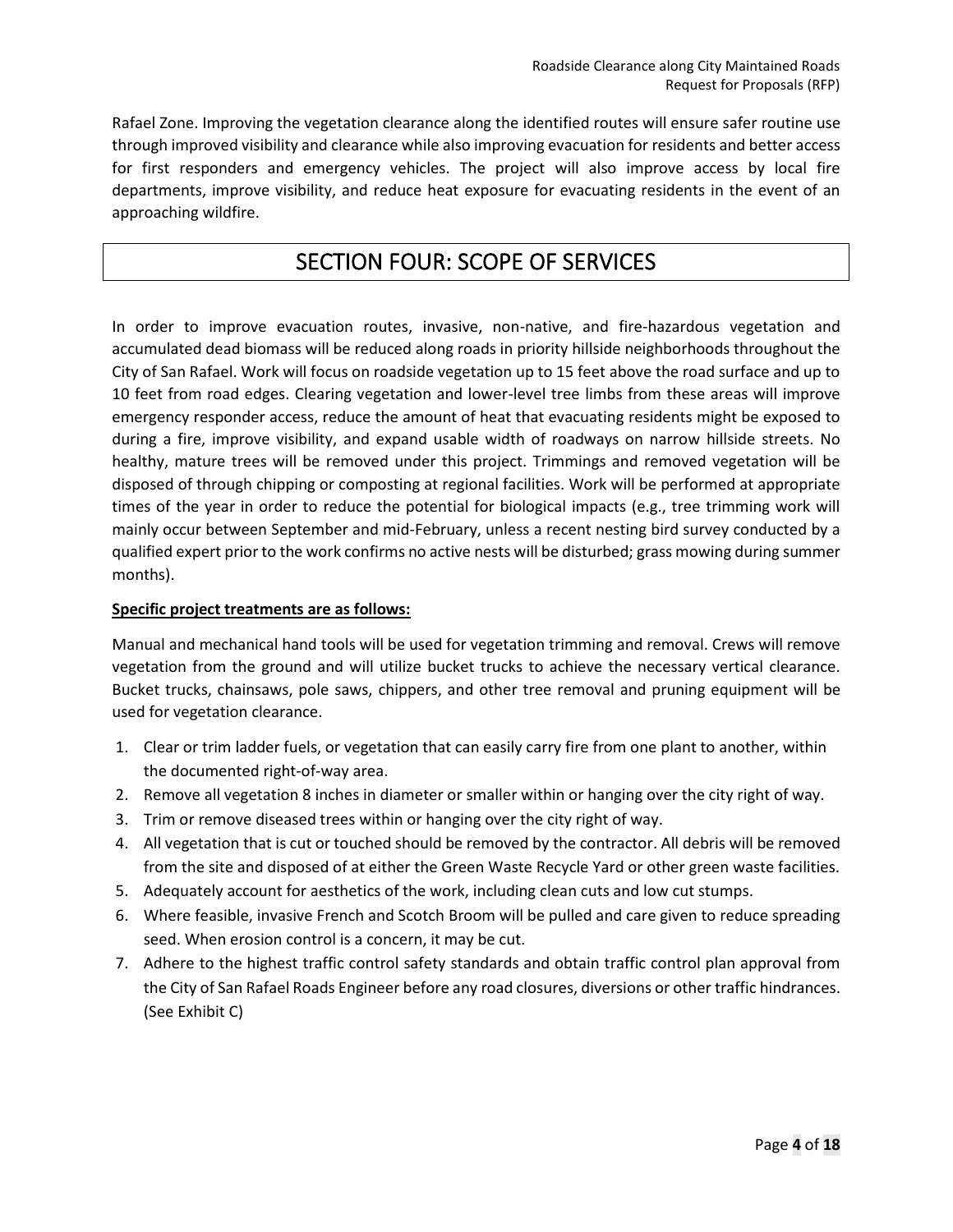#### **Equipment:**

The Contractor equipment shall be furnished on a fully operational basis, of modern design, and in good operating condition, with competent, fully qualified operators. The Contractor shall provide all transportation of equipment, tools, personnel, and supplies to the work sites. Contractor shall be responsible for all fuel, lubrication, repair, and replacement for Contractor's equipment. All chainsaws and other motorized equipment shall be equipped with Forest Service approved spark arrestors and meet California Division of Industrial Safety specifications. The following are minimum equipment requirements:

- Must be in good running condition with no fluid leaks or overheating problems
- Must be equipped with tools and supplies necessary for making emergency and routine repairs and servicing
- Canopy approved by the State of California, Division of Industrial Safety
- Power or hand saw may be needed
- Portable diesel engines shall be compliant with California's Air Resource Board's (ARB) portable diesel engine Airborne Toxic Control Measure (ATCM) and registered under ARB's Statewide Portable Equipment Registration Program (PERP) <https://www.arb.ca.gov/portable/portable.htm>
- Contractors and equipment will return to off-site yards each day.

### **Safety:**

Contractor shall adhere and maintain compliance with OSHA safety requirements, including but not limited to; Illness and Injury Prevention Plan, crew safety training, personal protective equipment, and tailgate meetings. Contractor will maintain fire tools at the project site that meet Cal FIRE standards, per Title 14, California Code of Regulations 4428; items (a)&(b). If operations occur during fire season, as declared by CAL FIRE, a sealed fire toolbox shall be located within the operating area at a point accessible in the event of a fire. This fire toolbox shall contain: one backpack pump-type fire extinguisher filled with water, two axes, two McLeod fire tools, and a sufficient number of shovels so that each employee at the operation can be equipped to fight fire. One or more serviceable chainsaws with a cutting bar 20 inches in length, or longer, shall be immediately available within the operating area. Each passenger vehicle used on the operation shall be equipped with one shovel and one axe.

#### **Weather:**

Inclement weather may delay work being completed as scheduled. Any days in which weather prohibits the safe operation of the project shall be agreed upon by the Contractor and the Project Coordinator and relayed to the City.

#### **Representation and Communication:**

The Contractor shall personally supervise the work under the contract or shall designate in writing to the city the name of its representative who shall at all times be present at the site of the work. The authorized representative shall have full authority to direct the work. The Contractor shall provide the city one (1) week's written notice of any change to its authorized representative.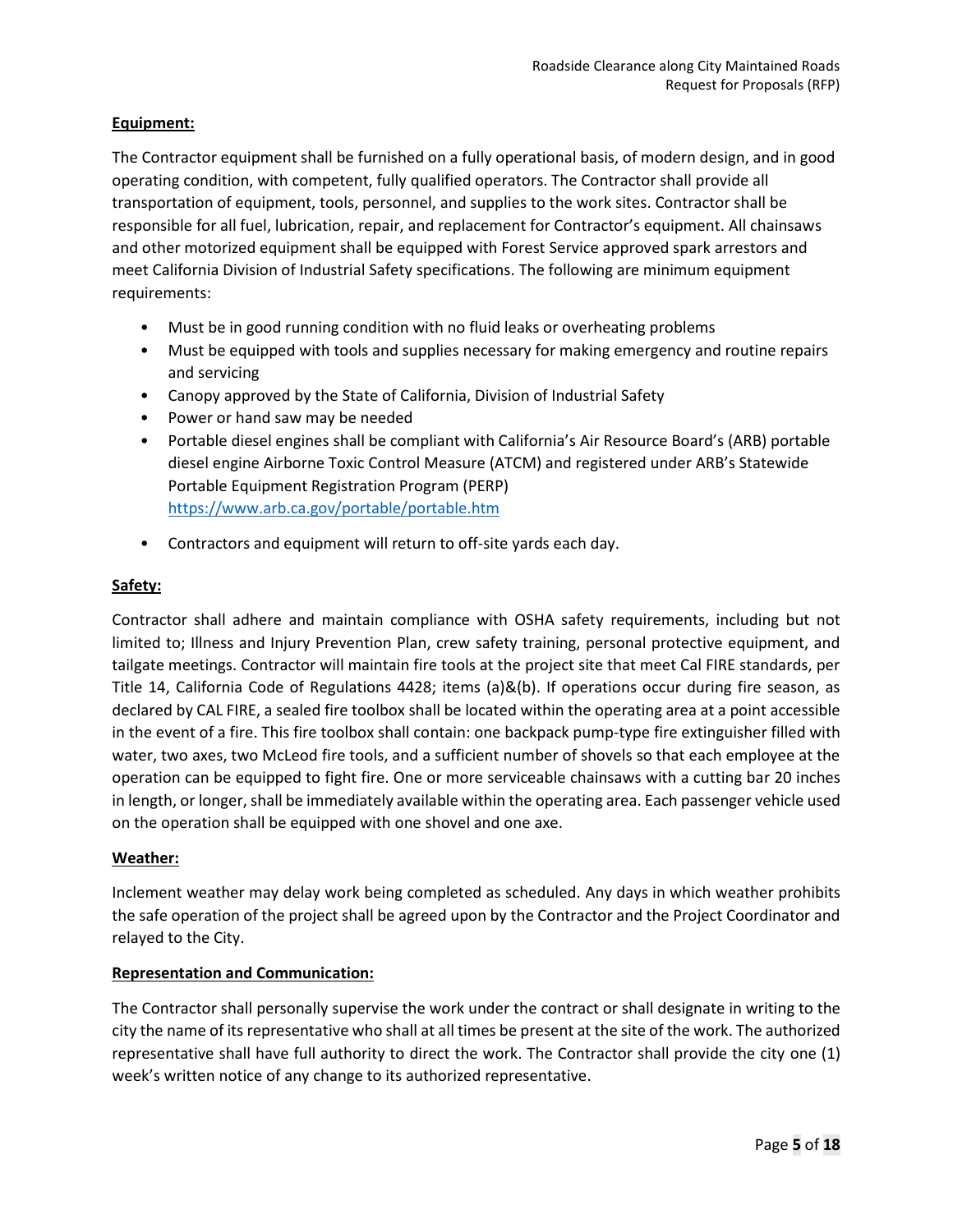## SECTION FIVE: MINIMUM QUALIFICATIONS

<span id="page-5-0"></span>The successful proposer shall be able to provide the following minimum qualifications:

All Respondents must be duly registered and licensed with either a C61-D49 or C27-D49 license in the State of California.

#### **Tree Trimming and Pruning Standards:**

Trimming and pruning operations shall meet the most current editions of the following benchmark standards:

- American National Standards Institute (ANSI) A300 Pruning Standards
- ANSI Z133.1 Safety Standards
- ISA Best Management Practices: Tree Pruning

To ensure that pruning is appropriate for the species and tree/site conditions, it is important to have a clear understanding of the specific needs of the tree and the objectives for pruning. Pruning objectives include the following:

- Provide clearance for pedestrians, vehicles, structures and low voltage utilities
- Improve safety and security for residents and visitors

**Standard 1:** All pruning cuts shall conform to ANSI A300 standards (Part 1: Pruning). Do not make flush cuts or leave branch stubs. Cuts shall be made outside the branch collar in a manner that promotes callous growth to cover wounds.

**Standard 2:** Not more than 25% of the crown shall be removed within an annual growing season. The percentage of foliage removed shall be adjusted according to age, health, and species considerations.

**Standard 3:** Pruning equipment shall be sharp and sized appropriately for the pruning cut. Chainsaws shall not be used to remove branches 2" or less in diameter. Avoid the use of any pruning and climbing equipment that may cause damage to bark tissue. Spikes (climbing spurs) shall not be used for climbing trees unless the tree is being removed. Pruning tools shall be treated with a disinfectant (such as Lysol) when pruning trees infected with a pathogen that may be transmitted (on tools) from one tree to another of the same species, such as oaks and bays. Disinfectants should be used before and after pruning individual trees.

**Standard 4:** Heading cuts shall not be used when pruning mature trees, except in very limited cases. Whenever possible, use reduction cuts to reduce height and branch removal cuts (thinning cuts) to reduce branch end weights. When reduction and branch removal cuts are not possible (such as when interior lateral branches are not present) and tree hazard potential is high, then heading cuts may be needed, but their use should be minimized.

**Standard 5:** Wildlife Protection: Prior to the commencement of any work near any tree, each tree shall be visually surveyed, from all sides, for the sole purpose of detecting the presence of bird nests or wildlife of any type. If a nest is found and is determined to be active, there shall be no work of any type in the tree in which the nest is found without the written permission of the City's designated representative. At no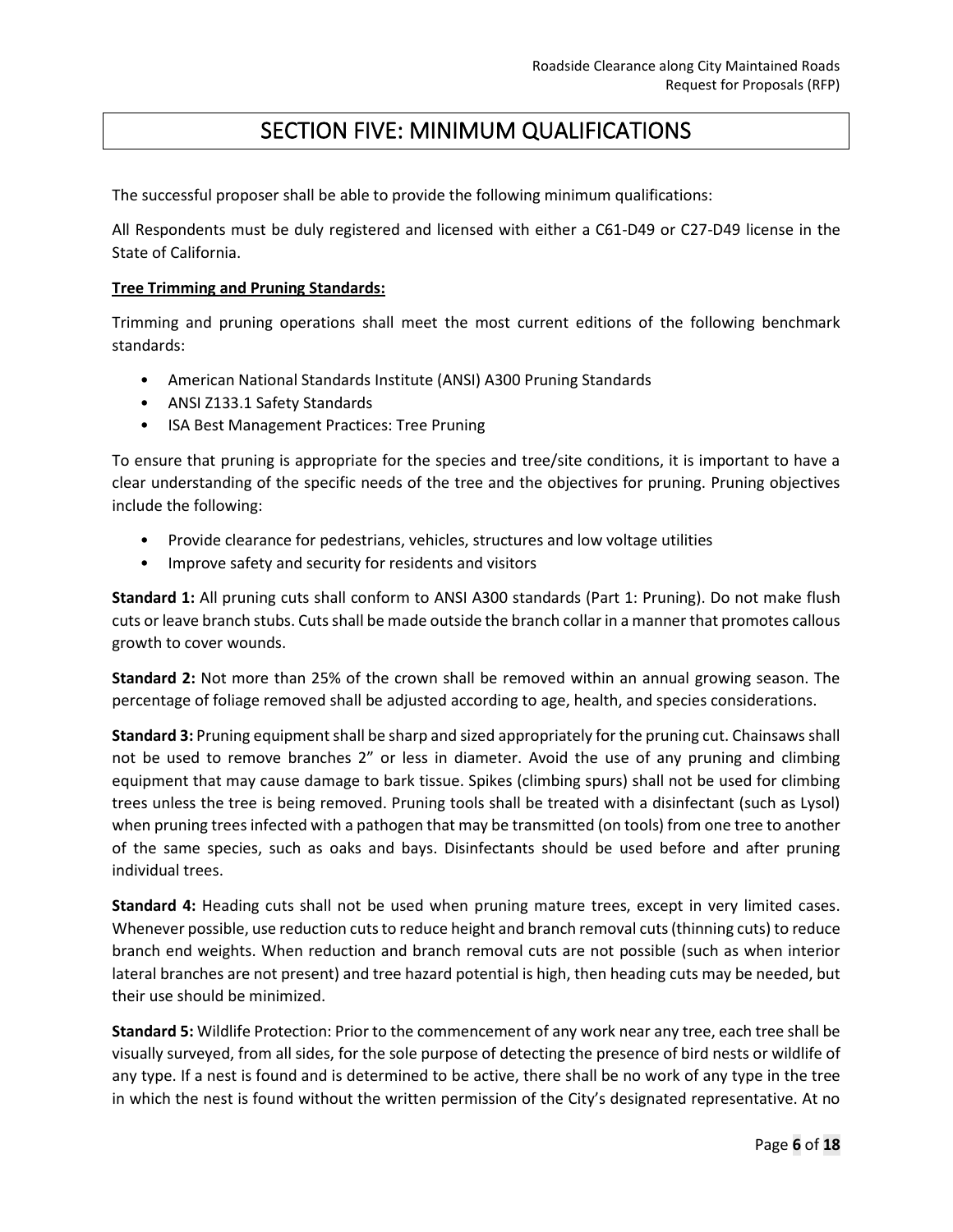time shall any nest or wildlife be removed from its location. If wildlife is accidentally displaced, the Contractor shall notify the City representative for assistance.

Prior to beginning City tree pruning, removal and maintenance work, the Contractor shall review with the City Representative various methods, tools, and work scheduling to be used on the project(s).

When working on a tree, the Contractor shall be responsible for the removal of all vines entwined in the tree or around its trunk, and for the removal of sucker growth from tree trunks.

Limbs over one inch in diameter shall be precut to prevent splitting or ripping bark. Removal from a tree of branches three and one-half inches (3.5") or larger in diameter shall be lowered by proper ropes to the ground. Potentially damaging limbs that can damage property must be rope lowered. Any damage caused by dropping limbs shall be repaired within three (3) days at the Contractor's expense and to the satisfaction of the City Representative. All debris resulting from tree pruning operations shall be removed from the work site daily.

A work zone shall be established and maintained for each tree trimming or other operation. The Contractor shall use all appropriate methods used in the field of tree trimming and tree maintenance for establishing and maintaining such work zone. No person other than members of the Contractor's work crew may be allowed to enter such work zone. If any person enters such work zone, the Contractor shall immediately cease all work and operation of all equipment until the work zone is clear.

The Contractor agrees to provide the highest quality commercially accepted methods, procedures and controls for tree pruning, removal and maintenance consistent with the International Society of Arboriculture Pruning Standards (BMPs), ANSI A300 Standards and information in standard arboriculture industry references. This shall include the use of proper knowledge, skills, materials and equipment of a timely basis to maintain all areas in a clean, safe, healthy, and aesthetically acceptable manner during the entire term of the Contract. The Contractor shall furnish tree services by qualified arborists, site managers and tree worker crews to provide tree pruning, removal and maintenance activities that comply with this Specification. It will be the responsibility of the Contractor to provide all equipment, materials, and labor as necessary to perform the work described in these documents in a safe, efficient and legal manner

### **Traffic Control:**

A closure is defined as the closure of a traffic lane or lanes, including shoulder, ramp, or connector lanes, within a single traffic control system. **Contractor shall be responsible for providing traffic control and be familiar with associated ordinances and codes. Traffic control is one of our highest priorities for the safety and wellbeing of local homeowners and motorists.**

If traffic is to be detoured over a centerline, detour plans must be submitted and approved by the City Representative prior to starting work. The Contractor will be permitted to reduce traffic to one through lane except on arterial or collector streets. On arterial or collector streets, the Contractor shall maintain traffic as directed by the City Representative. All traffic control shall conform to the requirements of the California Manual on Uniform Traffic Control Devices (CA MUTCD), Revision 3 for construction and maintenance work zones. Contractor at its own expense shall ensure proper signage, as approved by the City Representative, during lane closures. Traffic Control may include: lights, flares, signs, temporary railings, flag person(s), or other devices as required by the City Representative. It shall be the Contractor's responsibility to post no parking areas as required to perform work. Barricades can be provided by the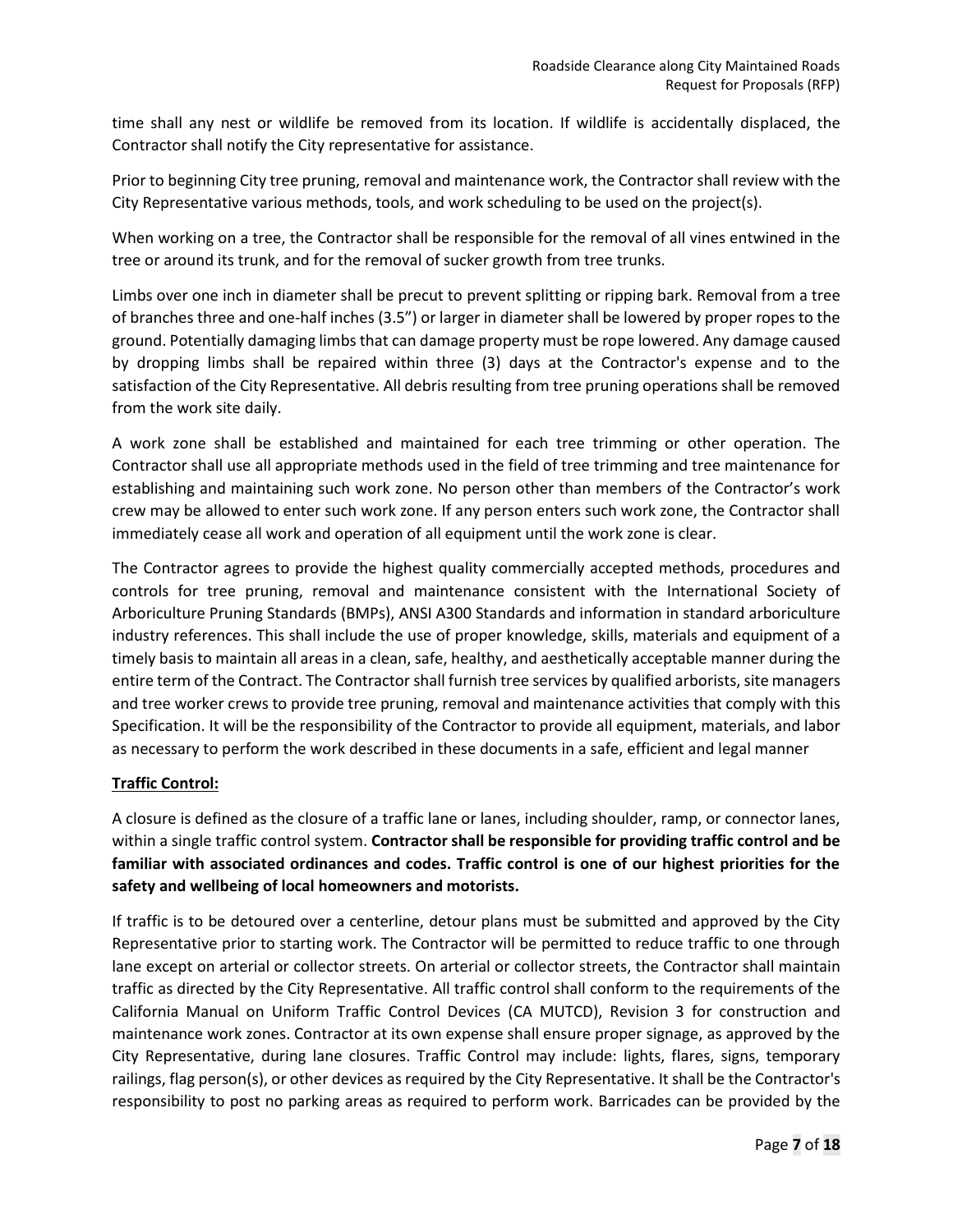City, if available, for pickup at the City Corporation Yard. Arrangements for signs and barricades can be made by verbal or written request to the City Representative five working days in advance of the need for signs and barricades. Full compensation for conforming to the requirements of this Section including Traffic Control shall be considered as included in the contract prices paid for the various items of work and no separate payment may be made thereof.

Personal vehicles of the Contractor's employees shall not be parked on the traveled way or shoulders, including any section closed to public traffic. Vehicular access to individual properties within the construction area shall not be restricted during evening hours nor for more than two hours during operations.

## <span id="page-7-0"></span>SECTION SIX: PROPOSAL PACKAGE REQUIREMENT

## <span id="page-7-1"></span>A. PROPOSAL FORMAT

The proposal shall consist of the following items all submitted through Bid Express:

- Bid Proposal
- Bidder's bond, cash, or certified check for ten percent (10%) of the amount of bid
- List of personnel (name, position, experience at position, employer, and dates of employment) available to respond under the Contract
- List of equipment (description, quantity, make, model, year, and condition) available for use under the Contract
- Cost breakdown per zone

### <span id="page-7-2"></span>B. PROPOSAL ELEMENTS

1. **Experience:** Please provide a synopsis of your work experience and any projects similar to what this RFP is requesting

2. **References:** Please provide three (3) references with contact information that can speak to your previous work performed

<span id="page-7-3"></span>3. **Cost:** Please provide a cost for each zone.

## SECTION SEVEN: RFP PROCESS

### <span id="page-7-4"></span>A. SUBMITTAL OF PROPOSALS

The City of San Rafael ("City") will accept electronic bid submittals for its City of San Rafael Roadside Clearance project ("Project"), by or before September 6, 2021, by 4:00 p.m. Information including the project documents and a how-to guide for first-time Bid Express users can be found on the San Rafael Bid Express home page at [https://www.bidexpress.com/businesses/39341/home.](https://www.bidexpress.com/businesses/39341/home) Please note that you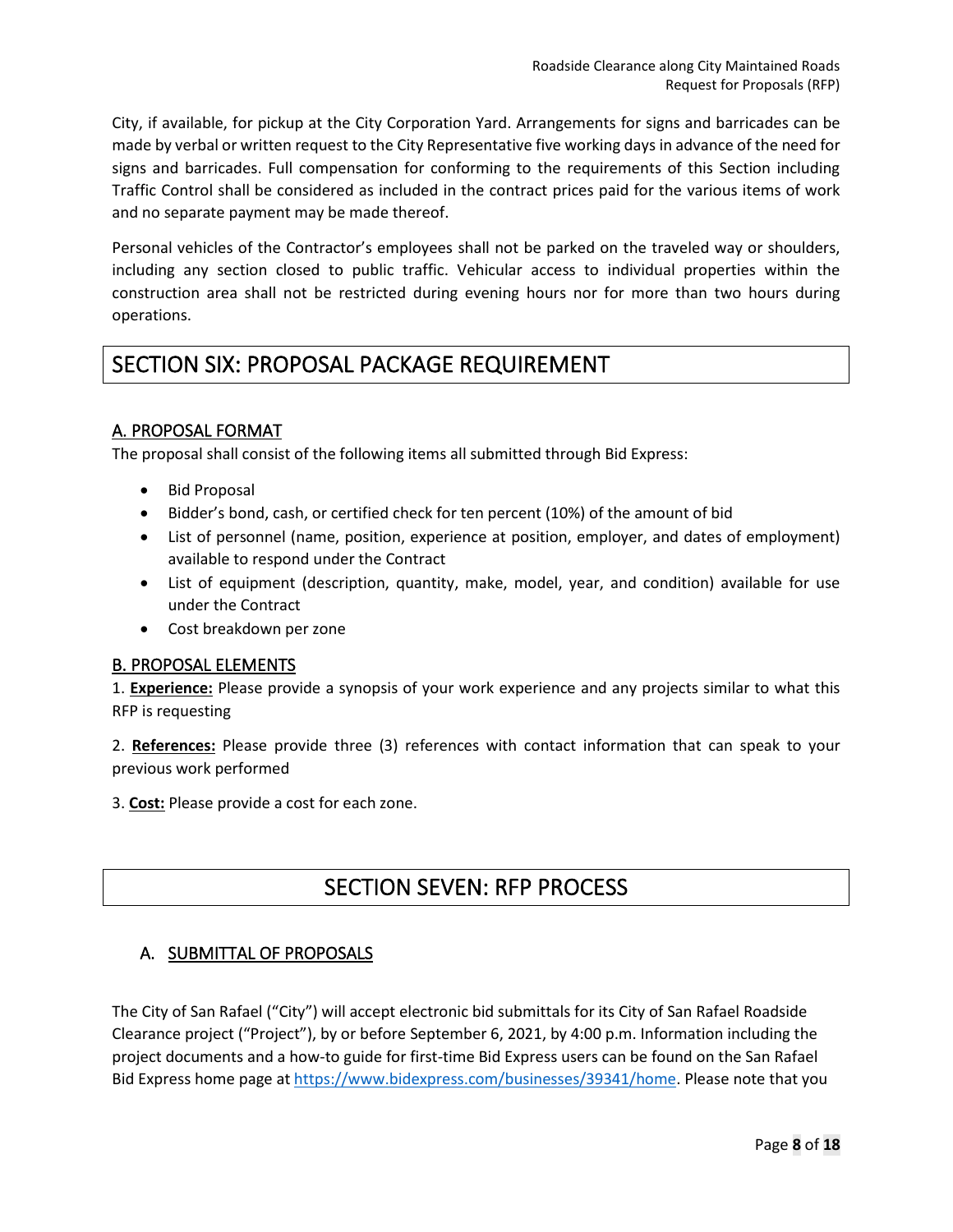will have to register for a free Bid Express account to view project solicitations and download documents.

### <span id="page-8-0"></span>B. SUBMITTER'S QUESTIONS

Questions regarding the RFP must be submitted exclusively via Bid Express by **4:00 p.m., August 30, 2021.** Except for questions that might render the award of this contract invalid, the City will not respond to any questions submitted after this time. The City will only respond to questions submitted through Bid Express. The City will not respond to verbal questions submitted by telephone, email, or in person. The City will use Bid Express to post any questions received, along with written responses. **It is the responsibility of the proposers to check Bid Express to review the questions and responses**. By submitting a proposal, the proposer affirms that they are aware of any addenda and have prepared their proposal accordingly. No allowances will be made for a proposer's failure to inform themselves of addenda content.

#### **COSTS OF DEVELOPING THE PROPOSAL:**

All costs incurred in the preparation of a proposal are the responsibility of each proposer and will not be reimbursed by the City.

### <span id="page-8-1"></span>C. PROPOSAL TERMS AND CONDITIONS

It is the responsibility of each proposer to be familiar with all the specifications, terms and conditions of the RFP. By the submission of a proposal, the proposer certifies that if awarded a contract, proposer will make no claim against the City based upon ignorance of or misunderstanding of the specifications. Each proposer shall submit its proposal with the understanding that the proposal will become a part of the official file on this matter and shall be subject to disclosure, if requested by a member of the public, following the completion of negotiations. By submitting a proposal, each proposer certifies that all statements in this proposal are true. This constitutes a warranty, the falsity of which shall include the right, at the City's option, of declaring any contract made, as a result thereof, null and void. Proposals shall be completed, executed, and submitted in accordance with the instructions of this RFP. If a proposal is not submitted in the format specified in this RFP, it may be rejected, unless the City determines that the nonconformity is either a minor irregularity or that the defect or variation in the proposal is immaterial or inconsequential. The City may give the proposer an opportunity to cure any deficiency resulting from a minor irregularity or an immaterial or inconsequential defect, or City may waive such deficiency, whichever is most advantageous to the City. The City cannot accept proposals from any individual who is currently employed with the City of San Rafael (California Government Code §29708).

## <span id="page-8-2"></span>D. SUCCESSFUL PROPOSAL AS PART OF CONTRACT SERVICES

Proposals received in response to this solicitation, at the City's discretion, may be incorporated into the awarded contract and may serve as basic terms and conditions for the ultimate contract. Therefore, proposers are advised that, if successful, they will be held responsible for levels of services proposed at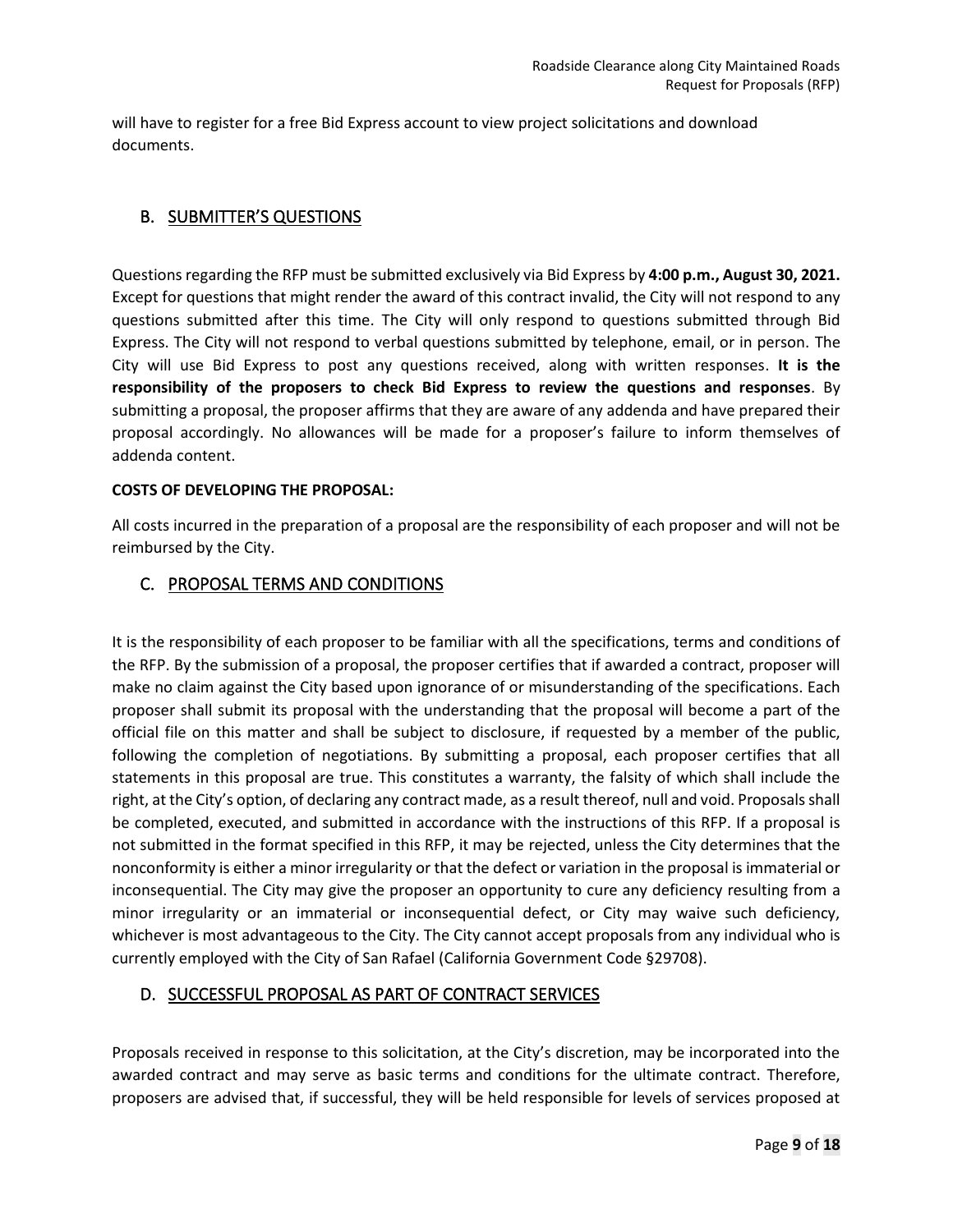the funding levels quoted. The City reserves the right to negotiate modifications or revisions to any awarded contract.

## <span id="page-9-0"></span>E. OTHER REQUIREMENTS

#### **a. For purposes of this RFP:**

The "City Representative" shall refer to the City's Emergency Manager, or his or her designee. The terms "Contract" shall refer to the contract entered into between City and the selected Contractor.

#### **b. Management Philosophy:**

The Contractor shall take a proactive approach in correcting problems within the Contractors' span of responsibility and control. Other problems and suggestions for improvements, both short and long term, must be submitted promptly to the City Representative for appropriate action.

#### c. **Public Image and Etiquette:**

Contractor's employees shall wear proper protective clothing, and their clothing shall bear their business name or be unmarked. When needed, the Contractor's staff will utilize rain gear, rain boots, safety shoes, and other high visibility and protective equipment. All contracted employees while on the site shall exhibit a professional appearance. Contractor's equipment and vehicles shall also be professional in appearance and be well maintained for safe operation. Any outdoor smoking in the downtown area is prohibited per City ordinance.

d. **Repairs and Corrective Actions**: Any private property or City property damaged or altered in any way during the performance of the work under this contract shall be reported promptly to the City Representative, and shall be rectified in an approved manner back to its condition prior to damage, at the Contractor's expense, within 72 hours. Any hazardous conditions noted, or seen, by the Contractor that have occurred by any means other than during the performance of the Contractor's work, whether by vandalism or any other means, shall be promptly reported to the City Representative. The Contractor is responsible for securing any immediate hazards with caution tape, safety cones, and/or barricades until a City Representative arrives to the location. Work requested by citizens or hazards reported by Contractor that require scheduling will be prioritized by the City Representative. Immediate response by Contractor may be necessary.

#### **e. Safety**

Contractor agrees to perform all work outlined in the Contract in such a manner as to meet all accepted standards for safe practices during the maintenance operation and to safely maintain stored equipment, machines, and materials or other hazards consequential or related to the work; and agrees additionally to accept the sole responsibility for complying with all City, County, State or other legal requirements including, but not limited to, full compliance with the terms of the applicable O.S.H.A., ANSI Z133 Safety Requirements and CAL E.P.A. Safety Orders at all times so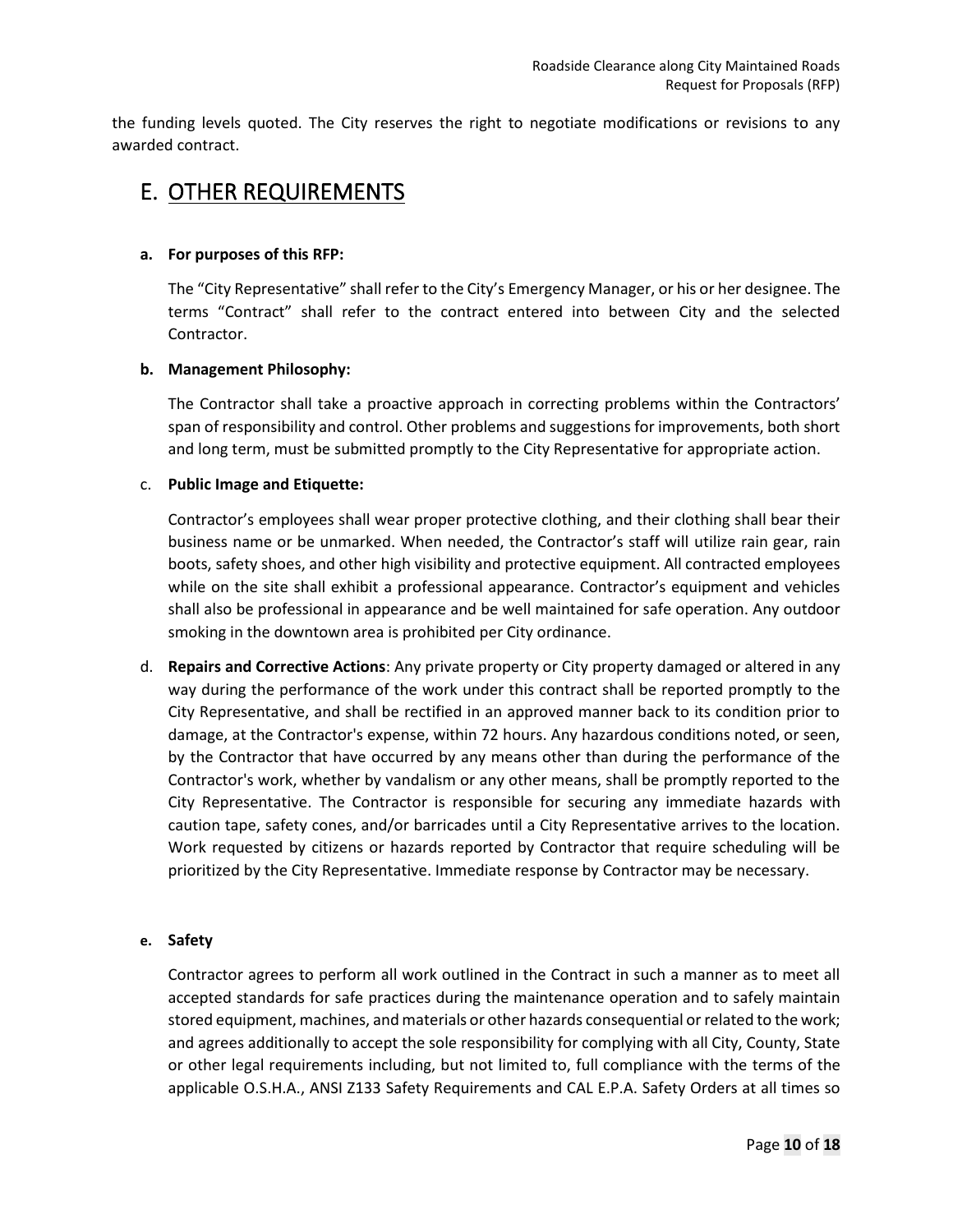as to protect all person, including Contractor's employees, agents of the City, vendors, members of the public or others from foreseeable injury, or damage to their property.

Contractor shall cooperate fully with City in the investigation of any accident, injury or death occurring on City property, including a complete written report thereof to the City Representative within twenty four (24) hours following the occurrence.

#### **f. Traffic Control**

If traffic is to be detoured over a centerline, detour plans must be submitted and approved by the City Representative prior to starting work. The Contractor will be permitted to reduce traffic to one through lane except on arterial or collector streets. On arterial or collector streets, the Contractor shall maintain traffic as directed by the City Representative. All traffic control shall conform to the requirements of the California Manual on Uniform Traffic Control Devices (CA MUTCD), Revision 3 for construction and maintenance work zones. Contractor at its own expense shall ensure proper signage, as approved by the City Representative, during lane closures. Traffic Control may include: lights, flares, signs, temporary railings, flag person(s), or other devices as required by the City Representative. It shall be the Contractor's responsibility to post no parking areas as required to perform work. Barricades can be provided by the City, if available, for pickup at the City Corporation Yard. Arrangements for signs and barricades can be made by verbal or written request to the City Representative five working days in advance of the need for signs and barricades. Full compensation for conforming to the requirements of this Section including Traffic Control shall be considered as included in the contract prices paid for the various items of work and no separate payment may be made thereof.

#### **g. Adjacent Properties**

Adjacent property and improvements shall be protected from damage and intrusion at all times during the execution of the work embraced herein. Any damage to adjacent properties shall be repaired or replaced by the Contractor at its sole expense. Work shall be carried out in a manner to avoid all conflicts with use of and access to adjacent properties.

#### **h. Differing Site Conditions**

During the progress of the work, if latent physical conditions are encountered at the site differing materially from those indicated in the Contract, or if unknown physical conditions of an unusual nature differing materially from those ordinarily encountered and generally recognized as inherent in the work provided for in the Contract are encountered at the site, the party discovering such conditions shall promptly notify the City Representative in writing of such specific differing conditions before they are disturbed and before the affected work is performed. Upon notification, the City Representative will investigate the conditions, and if the City Representative determines that the conditions materially differ and cause an increase or decrease in the cost or time required for the performance of the work under the Contract, an adjustment will be made and the Contract modified in writing accordingly. The City Representative will notify the Contractor of his determination if an adjustment of the Contract is warranted in writing. No Contract adjustment which results in a benefit to the Contractor will be allowed unless the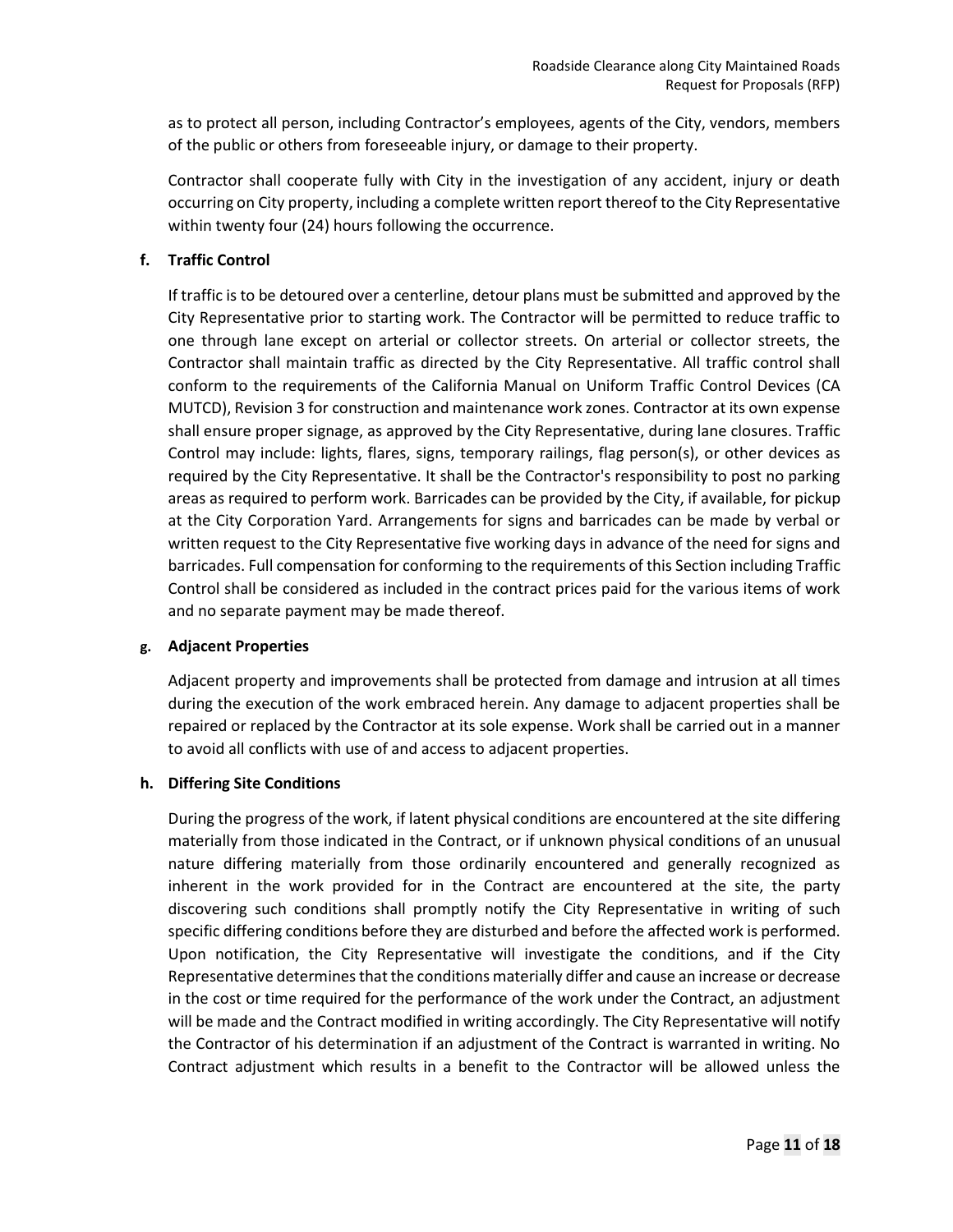Contractor has requested such in writing. No Contract adjustment will be allowed under provisions specified in this section for any effects on unchanged work.

#### **i. Monthly Invoice Reports**

Contractor shall invoice the City monthly in a form approved by the City representative. Invoicing shall include a detail of costs for work performed during the payment period, a summary of current invoice amounts and total payments to date. These reports are to include the following information:

- Dates work was performed with daily number of crew members on-site
- Progress map of completed road segments
- Description of work performed

#### **j. Payment and Inspection**

Payment will be made for work satisfactorily completed as called for in the Contract. The City Representative shall inspect and notify the Contractor of any unsatisfactory work. Unsatisfactory work shall be corrected within 24 hours. Contractor or Contractor's representative shall meet with a representative from the City as requested by the City, during the life of the Contract, in order to inspect work performed. Full compensation for conforming to the work of these specifications shall be considered as included in the Contract unit prices and no further payment may be made thereof. The Contract rate shall include full compensation for furnishing all labor, materials, tools, equipment, and incidentals, and for doing all the work involved in completing the work as specified herein, and as directed by the City.

#### **k. Adjustment in Scope or Quantity of Work**

If City gives reasonable notice to Contractor, City may propose in writing changes to Contractor's work within the Scope of Services described. If Contractor believes any proposed change causes an increase or decrease in the cost, or a change in the schedule for performance, of the services, Contractor shall notify City in writing of that fact within five (5) days after receipt of written proposal for changes. Contractor may also initiate such notification, upon identifying a condition which may change the Scope of Services as agreed at the time of execution of this Agreement covering such Scope of Services. When and if City and Contractor reach agreement on any such proposed change and its effect on the cost and time for performance, they shall confirm such agreement in writing as an amendment to this Agreement. In the event the Parties cannot reach agreement as to the proposed change, at the City's sole discretion, Contractor shall perform such work and will be paid for labor, materials, equipment rental, etc., used to perform the work.

City shall not be liable for payment of any changes in this section, nor shall Contractor be obligated to perform any such changes, except upon such written amendment or supplement; provided that if, upon City's written request, Contractor begins work in accordance with a proposed change, City shall be liable to Contractor for the amounts due with respect to Contractor's work pursuant to such change, unless and until City notifies Contractor to stop work on such change.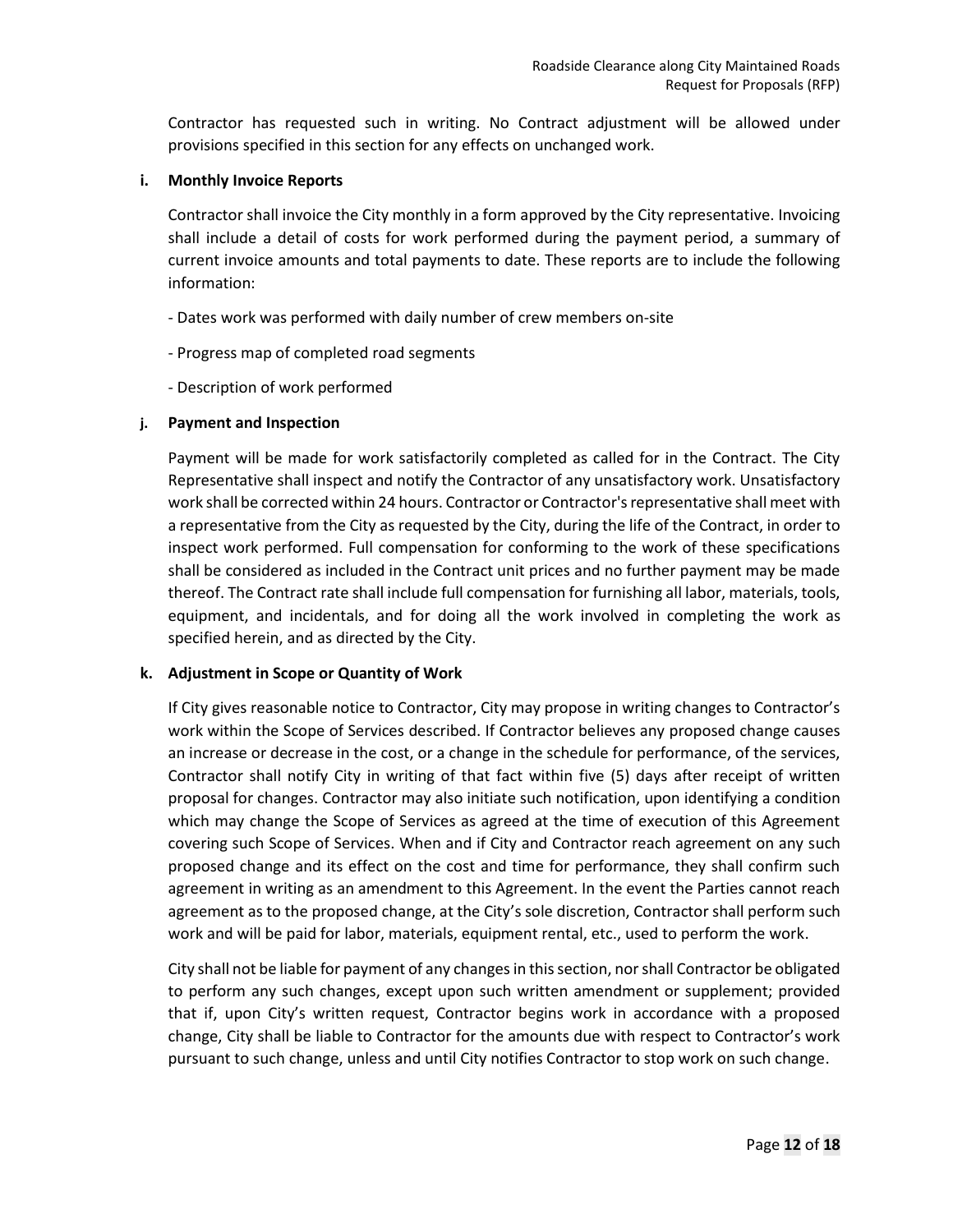Any additional work requested once the not-to-exceed amounts for the term of the Contract have been reached, we will require a formal amendment to the Contract.

## <span id="page-12-0"></span>F. NON-DISCRIMINATION

<span id="page-12-1"></span>Non-Discrimination: The Contractor selected through this RFP shall provide services without discrimination based on race, creed, color, ethnic or linguistic identification, gender or sexual preference, disability or handicap or any other basis prohibited by law.

## SECTION EIGHT: CONTRACT INFORMATION

## <span id="page-12-2"></span>A. SAMPLE AGREEMENT

A sample Agreement is attached to this RFP, which details all standard terms and conditions required by the City of San Rafael.

## <span id="page-12-3"></span>B. TERM/TERMINATION

The term of the initial contract awarded under this RFP will be for three (3) calendar months starting from the date signed by all parties. By mutual agreement, this contract may be extended by one (1) month terms, under the following circumstances:

- The City receives adequate funding to extend program operations;
- The Contractor has achieved demonstrable success by meeting all the contract's service requirements;
- The City continues to need the services purchased under this RFP;
- The Contractor is willing and able to modify the services provided to best meet the needs of the program as determined by the City.

The contract will be subject to termination by either party upon thirty (30) days' advance, written notice of intent to terminate. The City may terminate the contract at any time, without written notice, upon a material breach of contract by the Contractor.

### <span id="page-12-4"></span>**C.** FUNDING AVAILABILITY

It is mutually agreed that if the City budget of the current year and/or any subsequent years covered under this Agreement does not appropriate sufficient funds for the program, this Agreement shall be of no further force and effect. In this event, the City shall have no liability to pay any funds whatsoever to Contractor or to furnish any other considerations under this Agreement and Contractor shall not be obligated to perform any provisions of this Agreement. Contractor's assumption of risk of possible non-appropriation is part of the consideration for this Agreement. City budget decisions are subject to the discretion of the Board of Supervisors. If funding for any fiscal year is reduced or deleted by the City budget for purposes of this program, the City shall have the option to either cancel this Agreement with no liability occurring to the City or offer an Agreement amendment to Contractor to reflect the reduced amount.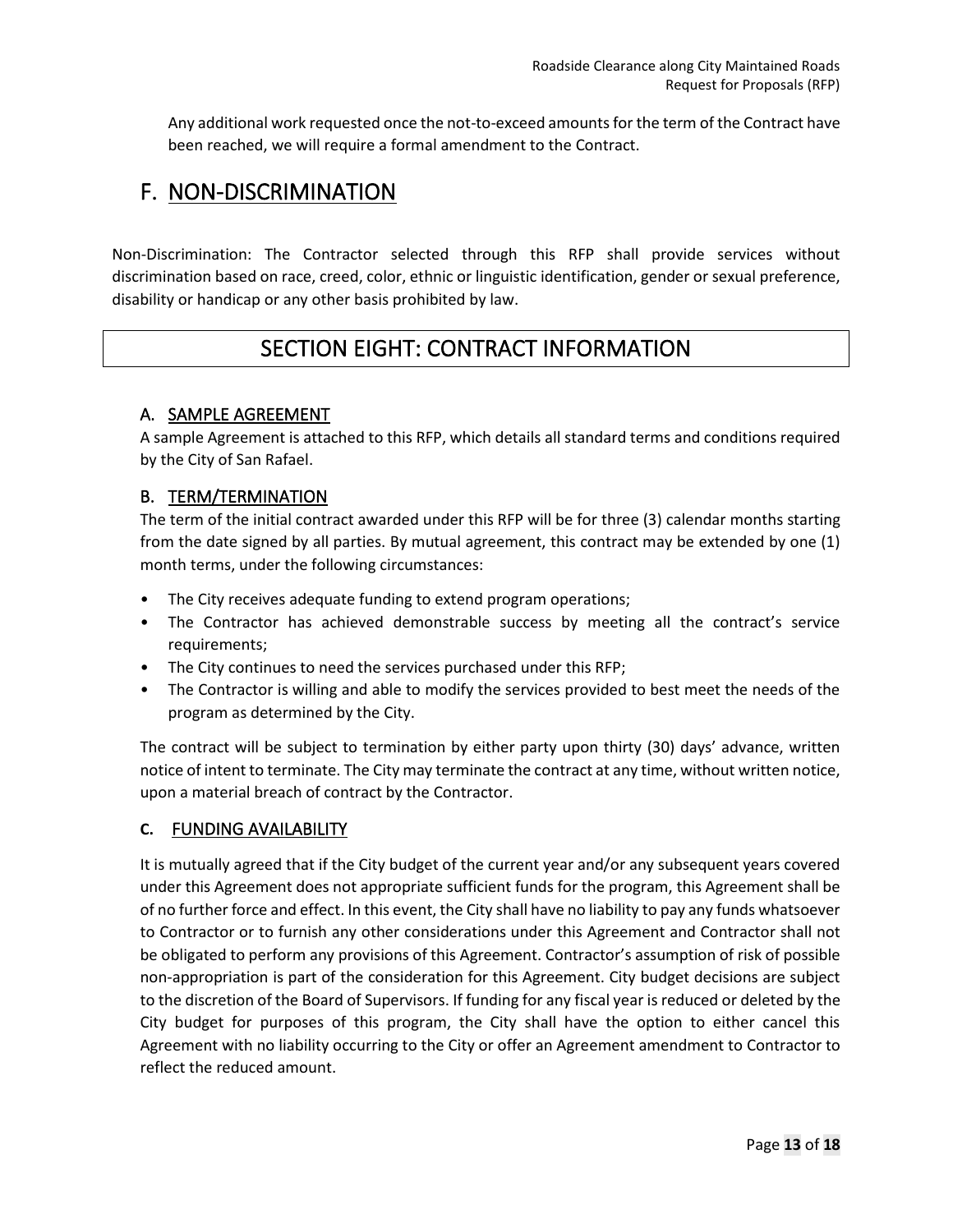## <span id="page-13-0"></span>D. INSURANCE

The City requires contractors to obtain and maintain insurance throughout the contract term, as described in the attached Contract for Evacuation Roadside Clearance (Attachment A). The required insurance certificates must comply with all requirements described in Attachment A and must be provided with the Contract.

## SECTION NINE – SCOPE OF WORK

<span id="page-13-1"></span>Location: Each zone includes pre-identified priority roadways within a neighborhood. The standards to be applied for each zone are the same. Prior to bidding contractors are encouraged to complete site visits to fully understand the scope of work on the roadways listed and mapped below.

Zone A covers the West End neighborhood and has a treatment area of approximately 1.84 miles.

Zone B covers the Gerstle Park neighborhood and has a treatment area of approximately 1.15 miles

Zone C includes Bret Harte and Picnic Valley and has a treatment area of approximately 1.38 miles

Zone D includes Fair Hills and has a treatment area of approximately 1.43 mile

Zones A through D encompass a total of 5.8 miles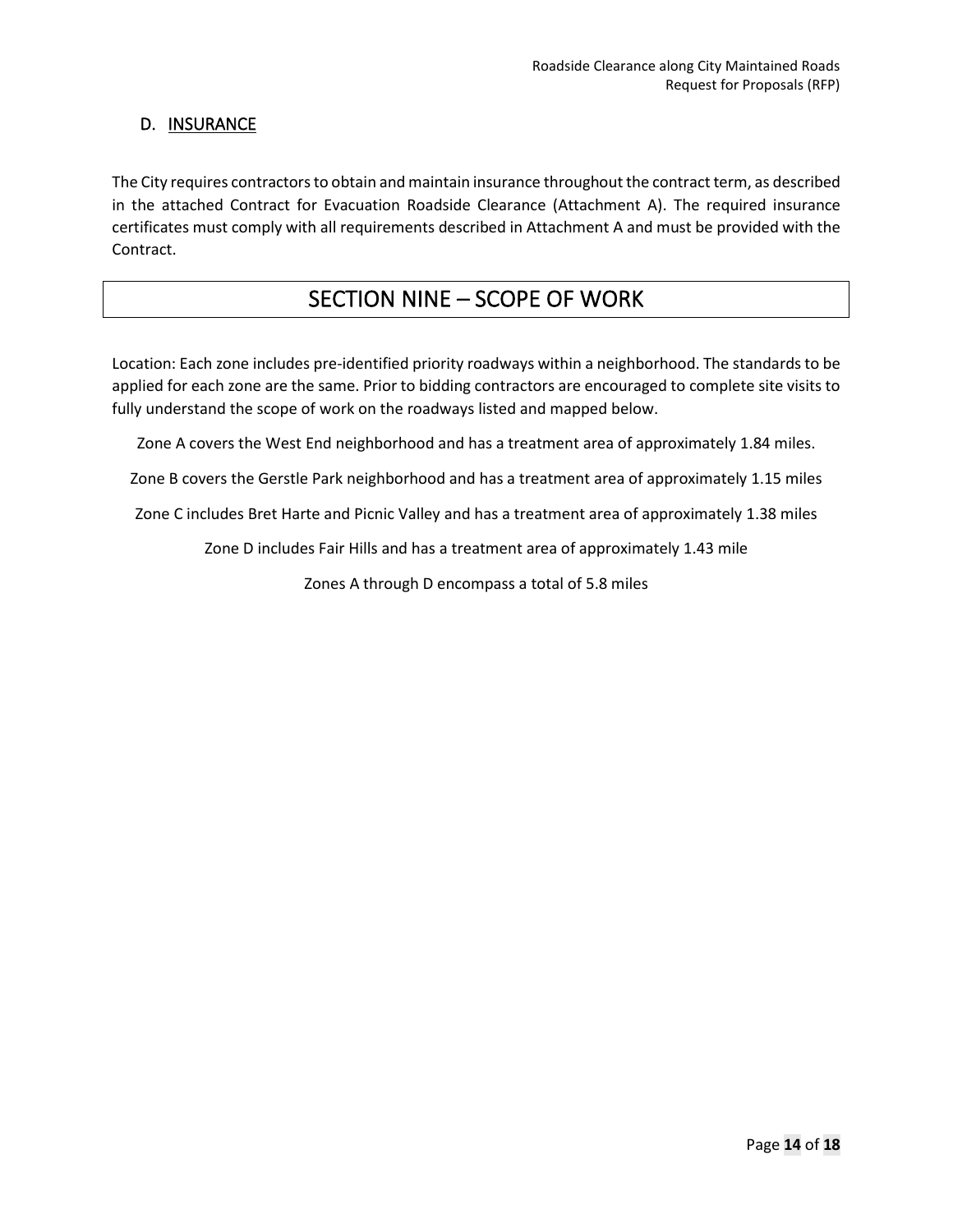| <b>Neighborhood &amp; Road Segment</b> | Segment Length (mi) |
|----------------------------------------|---------------------|
| Alexander Ave                          | 0.05                |
| Circle Dr                              | 0.04                |
| Dunand Ave                             | 0.10                |
| El Camino Ave                          | 0.10                |
| Fremont Rd                             | 0.07                |
| Greenfield Ave                         | 0.01                |
| <b>Hepburn Heights</b>                 | 0.10                |
| <b>Hillside Ave</b>                    | 0.27                |
| Marquard Ave                           | 0.05                |
| <b>Miraflores Ave</b>                  | 0.07                |
| Miramar Ave                            | 0.03                |
| Ross Valley Dr                         | 0.03                |
| Santa Margarita Dr                     | 0.01                |
| Scenic Ave                             | 0.08                |
| Sentinel Ct                            | 0.04                |
| Spring Grove Ave                       | 0.14                |
| <b>Tamal Vista Dr</b>                  | 0.07                |
| Terrace Ln                             | 0.28                |
| Tierra Vista way                       | 0.15                |
| <b>Upper Fremont Dr</b>                | 0.08                |
| Viox Way                               | 0.04                |
| Westwood Dr                            | 0.01                |
| <b>West End</b>                        | 1.84                |

### **Zone A: West End**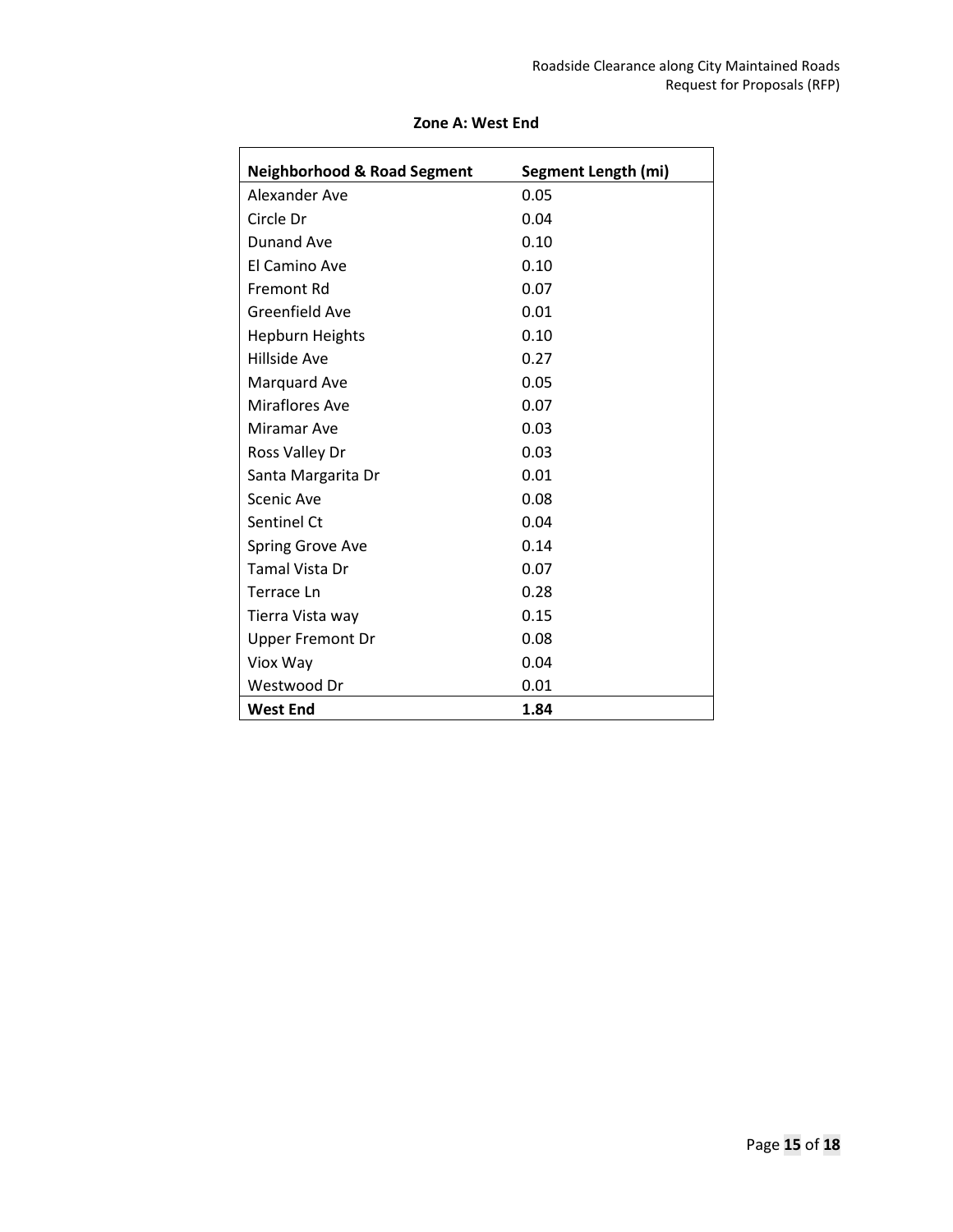| <b>Neighborhood &amp; Road Segment</b> | Segment Length (mi) |
|----------------------------------------|---------------------|
| Cala Vista Dr                          | 0.01                |
| Clark St                               | 0.01                |
| Clorinda Ave                           | 0.23                |
| Espalda Ct                             | 0.02                |
| <b>Estates Ct</b>                      | 0.01                |
| Gerstle Ct                             | 0.01                |
| Gloria Dr                              | 0.07                |
| Greenwood Ave                          | 0.05                |
| Grove St                               | 0.04                |
| Lodge Ln                               | 0.02                |
| Los Robles Dr                          | 0.01                |
| Makin Grade                            | 0.15                |
| Miraflores Ave                         | 0.06                |
| Miramar Ave                            | 0.17                |
| Reservior Road                         | 0.16                |
| Terrace Ln                             | 0.10                |
| Woods St                               | 0.02                |
| <b>Gerstle Park</b>                    | 1.15                |

### **Zone B: Gerstle Park**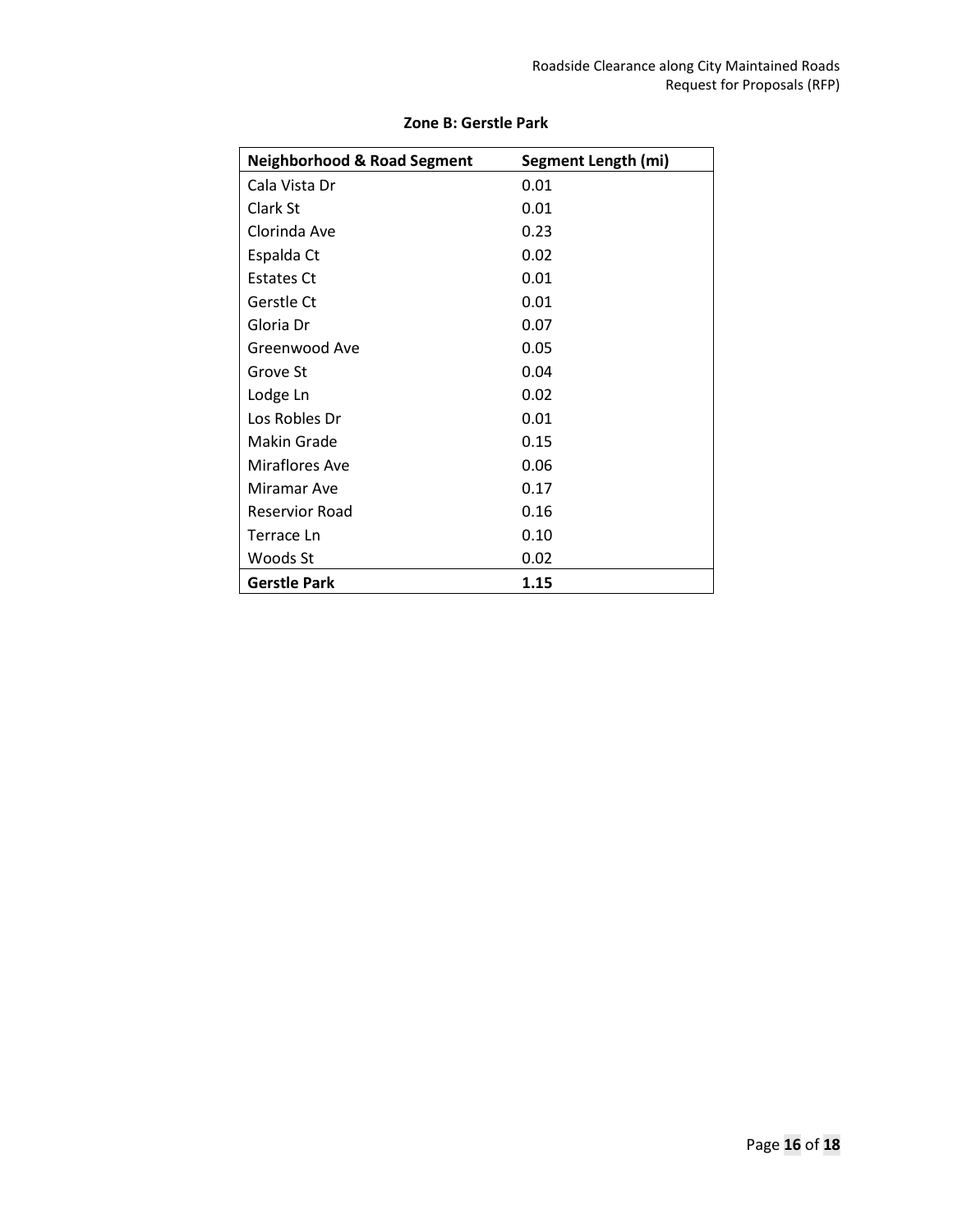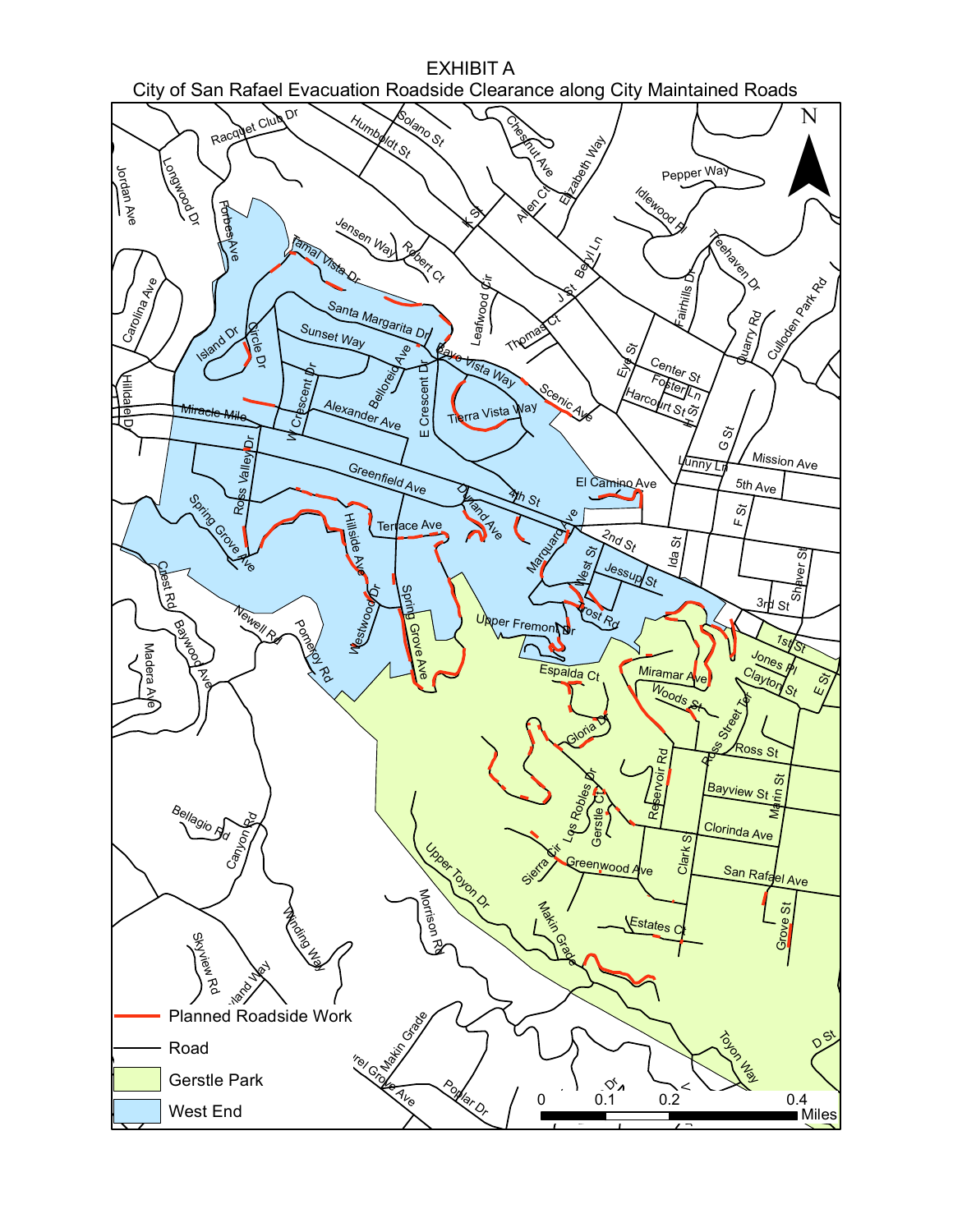| <b>Neighborhood &amp; Road Segment</b> | Segment Length (mi) |
|----------------------------------------|---------------------|
| Bret Harte Ln                          | 0.19                |
| <b>Bret Harte Rd</b>                   | 0.49                |
| Irwin St                               | 0.47                |
| Rose St                                | 0.07                |
| <b>Bret Harte</b>                      | 1.21                |
| <b>Bret Harte Rd</b>                   | 0.17                |
| <b>Picnic Valley</b>                   | 0.17                |
| <b>Grand Total</b>                     | 1.38                |

## **Zone C: Bret Harte and Picnic Valley**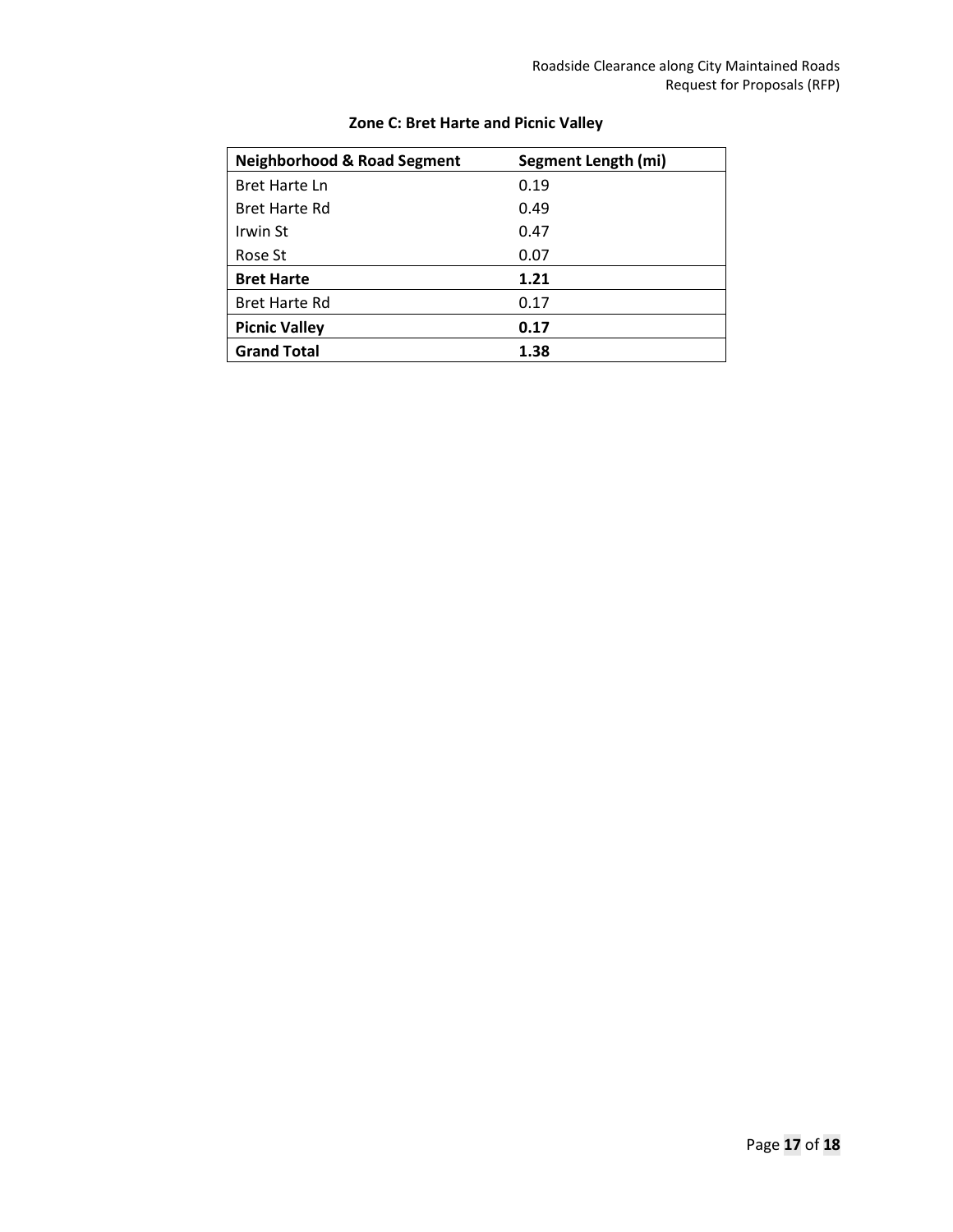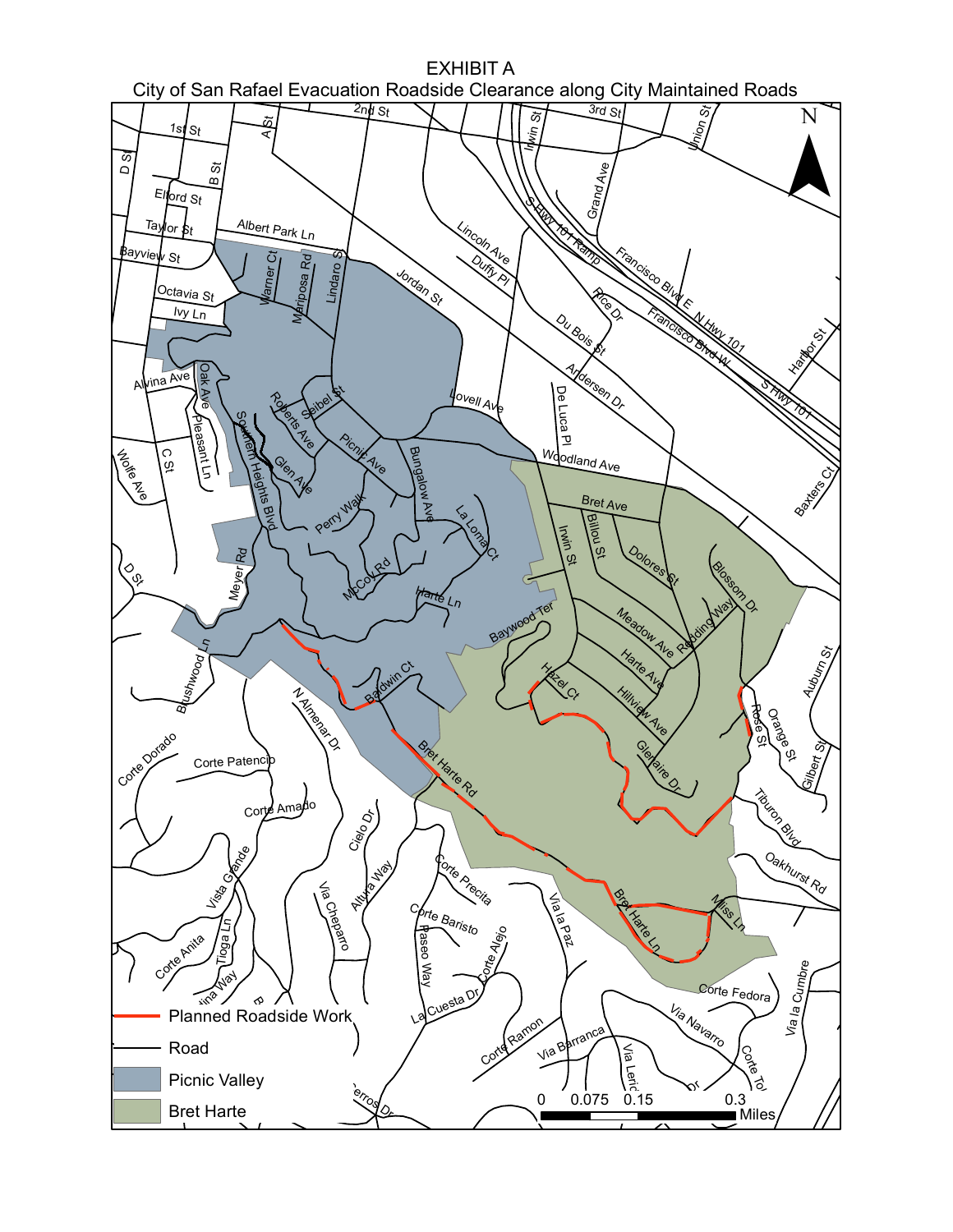| <b>Neighborhood &amp; Road Segment</b> | Segment Length (mi) |
|----------------------------------------|---------------------|
| <b>Fairhills Dr</b>                    | 0.87                |
| Oakmont Ave                            | 0.35                |
| Quarry Rd                              | 0.09                |
| Treehaven Dr                           | 0.01                |
| Wildwood Way                           | 0.01                |
| <b>Valley View Ave</b>                 | 0.05                |
| Edgewood Way                           | 0.01                |
| <b>Rustic Way</b>                      | 0.03                |
| <b>Fairhills</b>                       | 1.43                |

### **Zone D: Fair Hills**